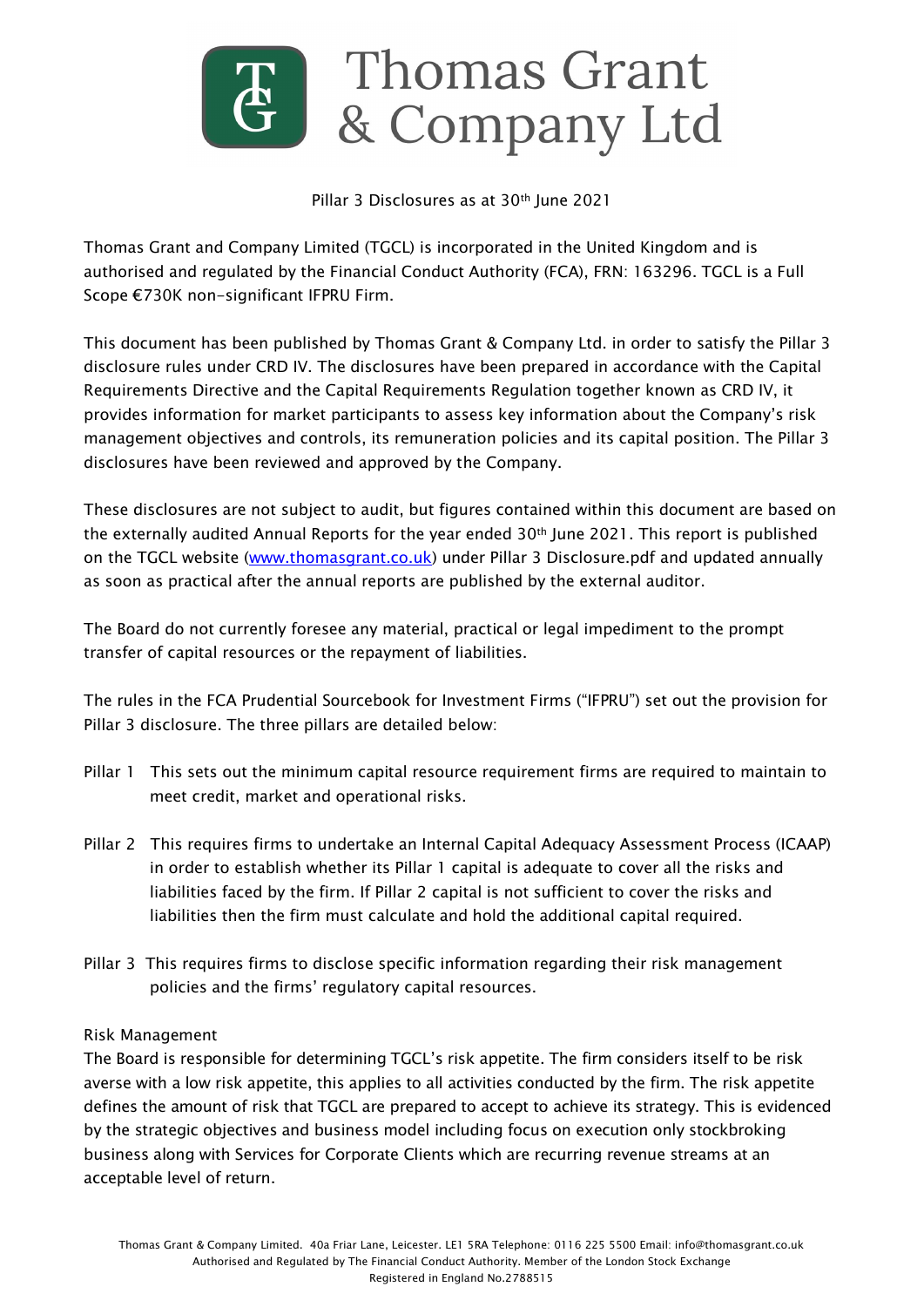TGCL offer a high level of customer service and work hard at making investing as straightforward as possible. With risk management in mind we ensure that customers hold the necessary stock or cash on their account prior to executing large trades.

The low risk appetite and a culture of risk awareness is embedded in the culture of the firm, TGCL have regular management meetings to review all relevant reports and management information which helps it to identify trends and issues that may need addressing. In addition to this, the Board reviews and determines the ICAAP and other significant regulatory reports.

TGCL gives serious attention to risk control across the whole range of its activities, the firm proactively manages the risks that arise from its operations and calculates the risks daily.

# Credit Risk

Credit risk is the risk that a client or counterparty default on its financial obligations, including failing to meet them in a timely manner. Credit Risk exposures of the company are monitored on a daily basis. TGCL continually review its cash balances and the counterparties with whom it is placed in order to ensure diversification and sufficient capital strength of the UK depository bank. TGCL use the standardised method of calculating Credit risk, and report to the FCA under COREP reporting on a quarterly basis.

## Market risks

Market risk can be broadly defined as the risk of losses in the balance sheet positions arising from downward movements in market prices. Market price risks arise from fluctuations in the value of financial instruments due to changes in market values other than those arising from interest rate or currency risk. Market Risks are monitored daily.

# Foreign Exchange Rate Risk

The Company is not overly exposed to direct foreign exchange rate risk as only a small amount is held in firm's foreign currency balances. However a movement in exchange rates would affect fees charged on a small amount of clients' foreign balances.

## Operational Risk

Operational Risk is defined as the risk of loss resulting from inadequate or failed internal processes, people and systems or from external events, including legal risk. These risks arise from failures or weaknesses in the internal systems and controls including those which rely upon computer systems. TGCL maintains procedures and policies that are both compliant and also mitigate operational risk. These systems are monitored closely through its management control and reporting processes, and through its compliance function.

## Regulatory Risks

The principal sources of regulatory risk are failure to prevent breaches of regulatory or legal requirements including financial crime. It is TGCL's policy to adhere to all relevant laws, regulations and codes of practice. All staff are required to carefully consider the obligations it assumes and to comply with them and any relevant policies. The Company will retain legal counsel and external compliance consultants if necessary to provide advice where appropriate.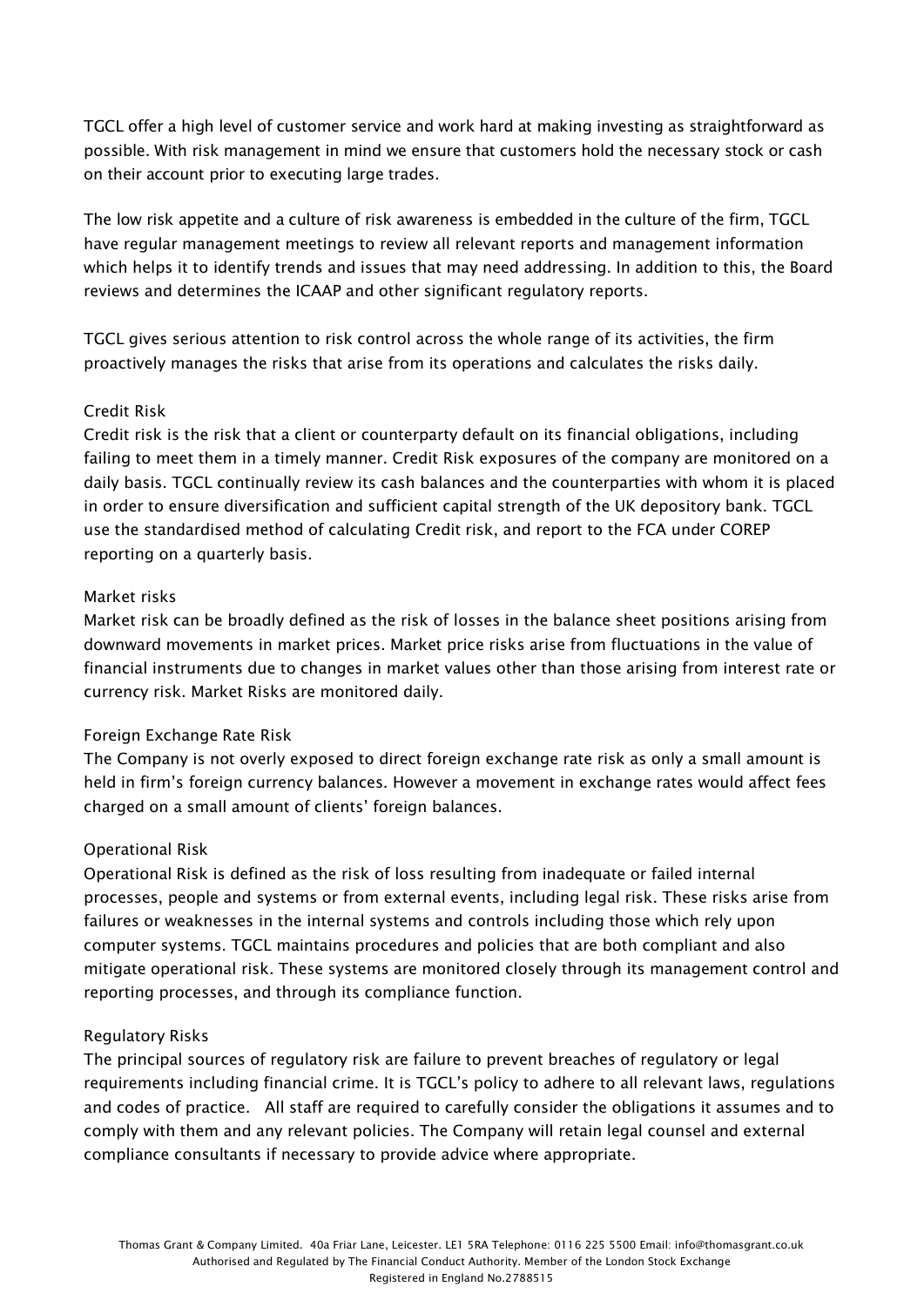## Business Risks

Business Risk is any risk to a firm arising from a change in its business and its remuneration policy. Any deterioration in business or economic conditions could require a firm to increase capital or alternatively to contract its business at a time when market conditions are most unfavourable to raising capital. There is a risk of losing clients due to poor performance or poor communication. These events can be triggered by failure to change along with the market, the loss of key personnel, and poor training. It is TGCL's policy to retain key personnel, our employees have been with us for many years.

## Other Risks

The nature of the Company's operations and business scope means that TGCL does not routinely expect to be materially exposed to Liquidity Risk, Securitisation Risk, Insurance Risk, Pension obligation Risk, Concentration Risk, Residual Risk or Interest Rate Risk.

# Capital Adequacy

The firm has considered the content of CRD IV in its latest ICAAP assessment, which shows that the firm remains comfortably in excess of its minimum capital requirements under CRD IV. TGCL's overall approach to assessing the adequacy of its internal capital is documented in the Internal Capital Adequacy Assessment Process (ICAAP). The ICAAP process includes an assessment of all material risks faced by TGCL and the controls in place to identify manage and mitigate these risks. The risks identified are stress-tested against various scenarios to determine the level of capital that needs to be held. Where risks can be mitigated by capital, the Company has adopted CRD IV reporting requirements for Pillar 1. If the Company considers that the Pillar 1 calculations do not adequately reflect the risk, additional capital would be added on in Pillar 2. Whilst the ICAAP is formally reviewed by the Board once a year, Management review risks and the required capital more frequently and will particularly do so when there is a planned change impacting risks and capital or when changes are expected in the business environment potentially impacting the ability to generate income.

## Own Funds

An IFPRU full scope firm must maintain at all times capital resources equal to or in excess of the base requirement (€730,000). The Pillar 1 capital requirement is the higher of the Base capital resources requirement or the sum of the credit risk capital requirement plus the market risk capital requirement. During the 12 month accounting period to 30th June 2021, the Company complied fully with all capital requirements and operated well within regulatory requirements.

The Compliance Department produces monthly management information reports containing key facts about the operation of TGCL and monitors reporting processes covering all regulated activities across the Company. TGCL maintains capital that exceeds minimum capital adequacy requirements, the business is managed with an approach that seeks to minimise or mitigate identified risks that it is exposed to. The business aims to utilise working capital to its maximum potential to grow the Company and meet its business targets always recognising the importance of the balance between regulatory capital and making sound business judgements.